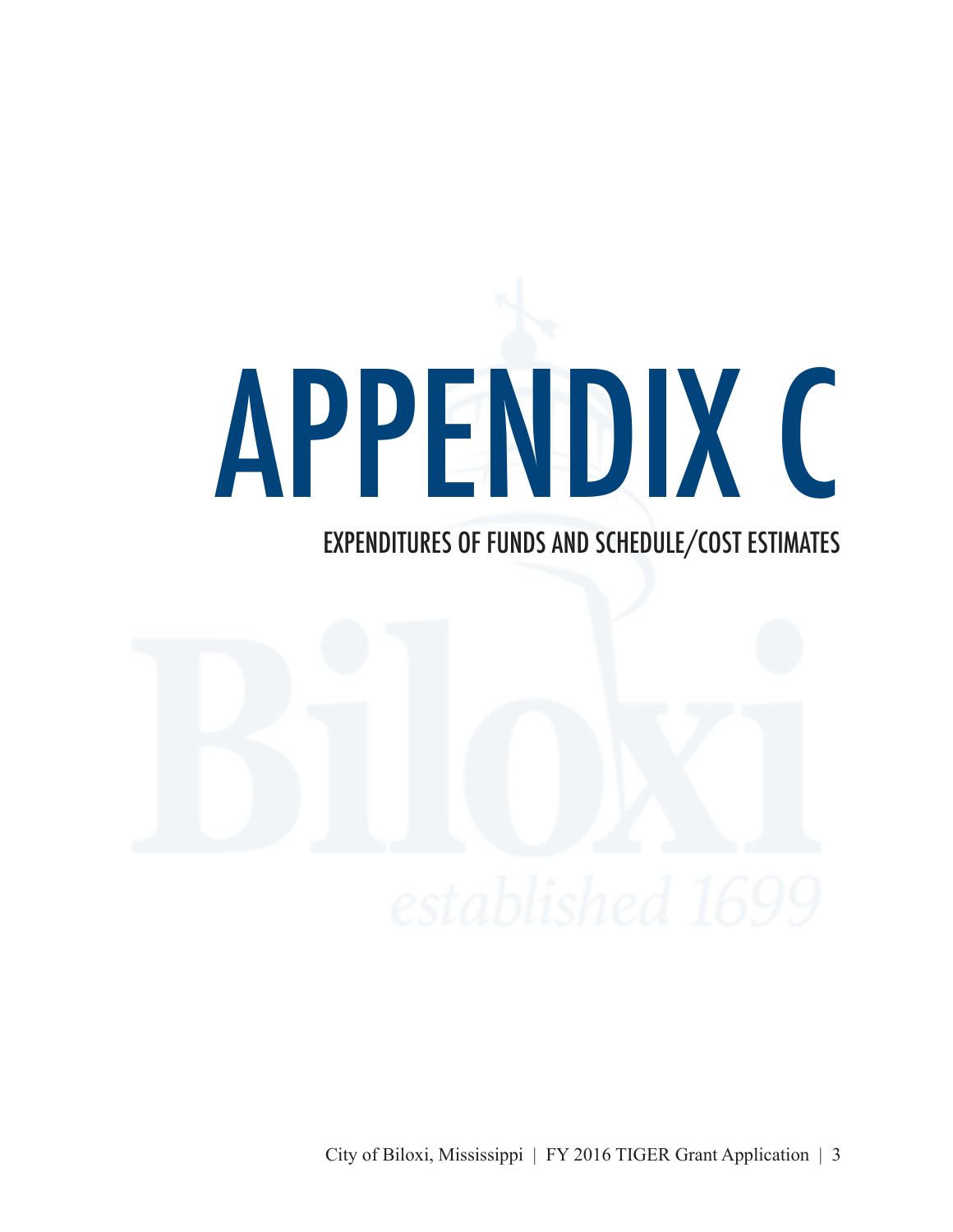## Biloxi Bridge of Opportunity - Biloxi, Mississippi - Appendix C

FUNDS FROM OTHER SOURCES

**TOTAL TIGER GRANT FUNDING REQUEST** 

| <b>2016 TIGER GRANT APPLICATION</b><br><b>Popp's Ferry Roadway and Bridge Improvements</b><br><b>Riverview Drive to Pass Road</b>                                  |             |                                     |                                                               |          |                                                                                                             |                 |                                                     |                         |            |                                                     |                        |                 |                                                                                                                               |                                            |                                        |                        |                                                                                                                                                                                                                                                                                                                                      |                        |                         |                       |              |                                                                                         |                                                           |         |                                                                                                         |               |  |                                                         |
|--------------------------------------------------------------------------------------------------------------------------------------------------------------------|-------------|-------------------------------------|---------------------------------------------------------------|----------|-------------------------------------------------------------------------------------------------------------|-----------------|-----------------------------------------------------|-------------------------|------------|-----------------------------------------------------|------------------------|-----------------|-------------------------------------------------------------------------------------------------------------------------------|--------------------------------------------|----------------------------------------|------------------------|--------------------------------------------------------------------------------------------------------------------------------------------------------------------------------------------------------------------------------------------------------------------------------------------------------------------------------------|------------------------|-------------------------|-----------------------|--------------|-----------------------------------------------------------------------------------------|-----------------------------------------------------------|---------|---------------------------------------------------------------------------------------------------------|---------------|--|---------------------------------------------------------|
|                                                                                                                                                                    |             |                                     |                                                               |          |                                                                                                             |                 |                                                     |                         |            |                                                     |                        |                 | <b>Expenditure of Funds Schedule</b>                                                                                          |                                            |                                        |                        |                                                                                                                                                                                                                                                                                                                                      |                        |                         |                       |              |                                                                                         |                                                           |         |                                                                                                         |               |  |                                                         |
| <b>Project Activity</b>                                                                                                                                            | 2016        |                                     | 2017                                                          |          |                                                                                                             |                 |                                                     | 2018                    |            |                                                     | 2019                   |                 |                                                                                                                               |                                            | 2020                                   |                        |                                                                                                                                                                                                                                                                                                                                      |                        | 2021                    |                       |              |                                                                                         | 2022                                                      |         |                                                                                                         | 2023          |  | 2024                                                    |
|                                                                                                                                                                    | 4th Qtr     | 1st Qtr                             | 2nd Qtr                                                       | 3rd Qtr  | 4th Qtr                                                                                                     | 1st Qtr         | 2nd Qtr                                             | 3rd Otr                 | 4th Otr    | 1st Qtr                                             | 2nd Qtr                | 3rd Otr         | 4th Otr                                                                                                                       | 1st Qtr                                    | 2nd Qtr                                | 3rd Qtr                | 4th Qtr                                                                                                                                                                                                                                                                                                                              | 1st Qtr                | 2nd Qtr                 | 3rd Otr               | 4th Qtr      | 1st Qtr<br>2nd Otr                                                                      | 3rd Qtr                                                   | 4th Otr | 1st Qtr                                                                                                 |               |  | 2nd Qtr 3rd Qtr 4th Qtr 1st Qtr 2nd Qtr 3rd Qtr 4th Qtr |
| <b>Phase I-Bridge</b>                                                                                                                                              |             |                                     |                                                               |          |                                                                                                             |                 |                                                     |                         |            |                                                     |                        |                 |                                                                                                                               |                                            |                                        |                        |                                                                                                                                                                                                                                                                                                                                      |                        |                         |                       |              |                                                                                         |                                                           |         |                                                                                                         |               |  |                                                         |
|                                                                                                                                                                    |             |                                     |                                                               |          |                                                                                                             |                 |                                                     |                         |            |                                                     |                        |                 |                                                                                                                               |                                            |                                        |                        |                                                                                                                                                                                                                                                                                                                                      |                        |                         |                       |              |                                                                                         |                                                           |         |                                                                                                         |               |  |                                                         |
| Survey                                                                                                                                                             |             | 50,000.00 \$ 15,000.                |                                                               |          |                                                                                                             |                 |                                                     |                         |            |                                                     |                        |                 |                                                                                                                               |                                            |                                        |                        |                                                                                                                                                                                                                                                                                                                                      |                        |                         |                       |              |                                                                                         |                                                           |         |                                                                                                         |               |  |                                                         |
| Envrinomental Assessment Update                                                                                                                                    | 25,000.00   | 0 \$ 25,000.0                       | 50.00                                                         |          |                                                                                                             |                 |                                                     |                         |            |                                                     |                        |                 |                                                                                                                               |                                            |                                        |                        |                                                                                                                                                                                                                                                                                                                                      |                        |                         |                       |              |                                                                                         |                                                           |         |                                                                                                         |               |  |                                                         |
| Preliminary Design<br>ROW Acquisition<br>Final Design<br>Utility Relocation                                                                                        |             | $S = 26,000.00$                     | 80.00                                                         |          |                                                                                                             |                 |                                                     |                         |            |                                                     |                        |                 |                                                                                                                               |                                            |                                        |                        |                                                                                                                                                                                                                                                                                                                                      |                        |                         |                       |              |                                                                                         |                                                           |         |                                                                                                         |               |  |                                                         |
|                                                                                                                                                                    |             |                                     | 500,00                                                        |          | $\begin{array}{r rrrrr} & \bullet & 500,000.00 \\ \hline & 75,000.00 & 5 & 75,000.00 \\ \hline \end{array}$ |                 |                                                     |                         |            |                                                     |                        |                 |                                                                                                                               |                                            |                                        |                        |                                                                                                                                                                                                                                                                                                                                      |                        |                         |                       |              |                                                                                         |                                                           |         |                                                                                                         |               |  |                                                         |
|                                                                                                                                                                    |             |                                     | 7500000                                                       |          |                                                                                                             |                 |                                                     | 50.000.00 \$ 50.000.0   | 25,000.00  |                                                     |                        |                 |                                                                                                                               |                                            |                                        |                        |                                                                                                                                                                                                                                                                                                                                      |                        |                         |                       |              |                                                                                         |                                                           |         |                                                                                                         |               |  |                                                         |
|                                                                                                                                                                    |             |                                     |                                                               |          |                                                                                                             | 25,000.00 \$    |                                                     |                         |            |                                                     |                        |                 |                                                                                                                               |                                            |                                        |                        |                                                                                                                                                                                                                                                                                                                                      |                        |                         |                       |              |                                                                                         |                                                           |         |                                                                                                         |               |  |                                                         |
| Permits                                                                                                                                                            |             |                                     |                                                               |          |                                                                                                             | $5.000.00$ \ \$ |                                                     | $8,000.00$ \$ $8,000.0$ | 100000     |                                                     |                        |                 |                                                                                                                               |                                            |                                        |                        |                                                                                                                                                                                                                                                                                                                                      |                        |                         |                       |              |                                                                                         |                                                           |         |                                                                                                         |               |  |                                                         |
| <b>Bidding and Contracting</b><br>Construction                                                                                                                     |             |                                     |                                                               |          |                                                                                                             |                 |                                                     |                         |            |                                                     | 100,000.00 \$ 200,000. | 5.000.000.00    |                                                                                                                               |                                            |                                        |                        |                                                                                                                                                                                                                                                                                                                                      | 5,000,000              |                         |                       |              |                                                                                         |                                                           |         |                                                                                                         |               |  |                                                         |
| Construction Engineering & Inspection                                                                                                                              |             |                                     |                                                               | 69,000,0 | \$ 207,000.00 \$ 207,000.00 \$ 207,000.00 \$ 207,000.0                                                      |                 |                                                     |                         | 207,000.00 | 1380000                                             |                        | 69,000.00       | $\begin{array}{cc}\n\$ & 7,000,000.00 \\ \$ & 207,000.00 \\ \$ & 102,000.00\n\end{array}$                                     |                                            |                                        |                        | $\begin{array}{ ccccccccccccccccccc }\hline \text{ $8$} & 7,000,000.00 & \text{ $8$} & 8,000,000.00 & \text{ $8$} & 8,000,000.00 & \text{ $8$} & 8,000,000.00 & \text{ $8$} \\ \hline \text{ $8$} & 207,000.00 & \text{ $8$} & 207,000.00 & \text{ $8$} & 207,000.00 & \text{ $8$} & 207,000.00 & \text{ $8$} \\ \hline \end{array}$ | $\frac{1}{5}$ 138,000. |                         |                       |              |                                                                                         |                                                           |         |                                                                                                         |               |  |                                                         |
| Management & Oversight                                                                                                                                             |             |                                     |                                                               | 34,000   |                                                                                                             |                 | 102.000.00 \$ 102.000.00 \$ 102.000.00 \$ 102.000.0 |                         | 102,000.00 | $0.000$ as                                          |                        | 34,000,0        |                                                                                                                               |                                            |                                        |                        | $10200000$ \$ $10200000$ \$ $10200000$ \$ $1020000$                                                                                                                                                                                                                                                                                  | 86,000.00              |                         |                       |              |                                                                                         |                                                           |         |                                                                                                         |               |  |                                                         |
| Total Funds Spent per Quarter                                                                                                                                      |             | 75.000.00 \$66.000.00 \$705.000.    |                                                               |          | 0 S 678,000.00 S 384,000.00 S 339,000.00 S 367,000.00 S 367,000.00 S 335,000.00 S 324,000.00 S              |                 |                                                     |                         |            |                                                     |                        |                 | 200.000.00 \$ 5.103.000.00 \$ 7.309.000.00 \$ 7.309.000.00 \$ 8.309.000.00 \$ 8.309.000.00 \$ 8.309.000.00 \$ 5.224.000.00 \$ |                                            |                                        |                        |                                                                                                                                                                                                                                                                                                                                      |                        |                         |                       |              |                                                                                         |                                                           |         |                                                                                                         |               |  |                                                         |
| <b>Phase II- South Roadway (Bridge to Pass Road)</b>                                                                                                               |             |                                     |                                                               |          |                                                                                                             |                 |                                                     |                         |            |                                                     |                        |                 |                                                                                                                               |                                            |                                        |                        |                                                                                                                                                                                                                                                                                                                                      | 53,712,000.00          |                         |                       |              |                                                                                         |                                                           |         |                                                                                                         |               |  |                                                         |
|                                                                                                                                                                    |             |                                     |                                                               |          |                                                                                                             |                 |                                                     |                         |            |                                                     |                        |                 |                                                                                                                               |                                            |                                        |                        |                                                                                                                                                                                                                                                                                                                                      |                        |                         |                       |              |                                                                                         |                                                           |         |                                                                                                         |               |  |                                                         |
|                                                                                                                                                                    |             | 50,000.00 \$ 60,000.0               |                                                               |          |                                                                                                             |                 |                                                     |                         |            |                                                     |                        |                 |                                                                                                                               |                                            |                                        |                        |                                                                                                                                                                                                                                                                                                                                      |                        |                         |                       |              |                                                                                         |                                                           |         |                                                                                                         |               |  |                                                         |
| Survey<br>Envrinomental Assessment Update                                                                                                                          | $10,000$ in |                                     |                                                               |          |                                                                                                             |                 |                                                     |                         |            |                                                     |                        |                 |                                                                                                                               |                                            |                                        |                        |                                                                                                                                                                                                                                                                                                                                      |                        |                         |                       |              |                                                                                         |                                                           |         |                                                                                                         |               |  |                                                         |
|                                                                                                                                                                    | 26,000.00   | $\frac{10,000.00}{45,000.00}$       | 8.000                                                         |          |                                                                                                             |                 |                                                     |                         |            |                                                     |                        |                 |                                                                                                                               |                                            |                                        |                        |                                                                                                                                                                                                                                                                                                                                      |                        |                         |                       |              |                                                                                         |                                                           |         |                                                                                                         |               |  |                                                         |
|                                                                                                                                                                    |             |                                     |                                                               |          |                                                                                                             |                 |                                                     |                         | 500,000.00 | 1.350,000.00 S                                      | 1.350.000.00           | 1.350,000       |                                                                                                                               |                                            |                                        |                        |                                                                                                                                                                                                                                                                                                                                      |                        |                         |                       |              |                                                                                         |                                                           |         |                                                                                                         |               |  |                                                         |
|                                                                                                                                                                    |             |                                     |                                                               |          | 79,000.00 \$ 53,000.00                                                                                      |                 |                                                     |                         |            |                                                     |                        |                 |                                                                                                                               |                                            |                                        |                        |                                                                                                                                                                                                                                                                                                                                      |                        |                         |                       |              |                                                                                         |                                                           |         |                                                                                                         |               |  |                                                         |
| Environmental Assessment<br>Roll Acquisition<br>Roll Acquisition<br>Tillity Relocation<br>Dillity Relocation<br>Bermits<br>Bidding and Contracting<br>Construction |             |                                     |                                                               |          |                                                                                                             | 25,000.00       |                                                     | $30,000.00$ \$ 30,000.  | 25,000.0   |                                                     |                        |                 |                                                                                                                               |                                            |                                        |                        |                                                                                                                                                                                                                                                                                                                                      |                        |                         |                       |              |                                                                                         |                                                           |         |                                                                                                         |               |  |                                                         |
|                                                                                                                                                                    |             |                                     |                                                               |          |                                                                                                             | 6.000.00 \$     |                                                     | $6,000.00$ \$ 6,000.0   | 6.000.0    |                                                     |                        |                 |                                                                                                                               |                                            |                                        |                        |                                                                                                                                                                                                                                                                                                                                      |                        |                         |                       |              |                                                                                         |                                                           |         |                                                                                                         |               |  |                                                         |
|                                                                                                                                                                    |             |                                     |                                                               |          |                                                                                                             |                 |                                                     |                         |            |                                                     | 28,000.00 \$ 28,000.   |                 |                                                                                                                               |                                            |                                        |                        |                                                                                                                                                                                                                                                                                                                                      |                        |                         |                       |              |                                                                                         |                                                           |         |                                                                                                         |               |  |                                                         |
|                                                                                                                                                                    |             |                                     |                                                               |          |                                                                                                             |                 |                                                     |                         |            |                                                     |                        | 850,000.0       | 1,500,000,00                                                                                                                  | \$1.500.000.00 \$1.500.000.00 \$850.000.00 | 51.000.00 \$ 51.000.00 \$ 34.000.0     |                        | \$6,200,000.                                                                                                                                                                                                                                                                                                                         |                        |                         |                       |              |                                                                                         |                                                           |         |                                                                                                         |               |  |                                                         |
| Construction Engineering & Inspection                                                                                                                              |             |                                     |                                                               |          |                                                                                                             |                 |                                                     |                         |            |                                                     |                        | $-3400$         | 51,000<br>$\frac{0.00000}{45,0000}$                                                                                           | $45,000,00$ \$                             |                                        | $4500000$ \$ 30,000,00 |                                                                                                                                                                                                                                                                                                                                      |                        |                         |                       |              |                                                                                         |                                                           |         |                                                                                                         |               |  |                                                         |
| Management & Oversight<br>Total Funds Spent per Quarter                                                                                                            |             |                                     |                                                               |          |                                                                                                             |                 |                                                     |                         |            |                                                     |                        | 30,000          |                                                                                                                               |                                            |                                        |                        |                                                                                                                                                                                                                                                                                                                                      |                        |                         |                       |              |                                                                                         |                                                           |         |                                                                                                         |               |  |                                                         |
|                                                                                                                                                                    | 86,000,0    |                                     |                                                               |          |                                                                                                             |                 | 36,000.00                                           |                         |            | 36.000.00 S 531.000.00 S 1.378.000.00 S 1.378.000.0 |                        | $S = 2.2640000$ | \$ 1.596000                                                                                                                   | 1.596.000.00 \ \$ 1.596.000.0              |                                        | 914,000                |                                                                                                                                                                                                                                                                                                                                      |                        |                         |                       |              |                                                                                         |                                                           |         |                                                                                                         |               |  |                                                         |
| <b>Phase III - North Roadway (Bridge to Riverview)</b>                                                                                                             |             |                                     |                                                               |          |                                                                                                             |                 |                                                     |                         |            |                                                     |                        |                 |                                                                                                                               |                                            |                                        | 11.776.000.00          |                                                                                                                                                                                                                                                                                                                                      |                        |                         |                       |              |                                                                                         |                                                           |         |                                                                                                         |               |  |                                                         |
|                                                                                                                                                                    |             |                                     |                                                               |          |                                                                                                             |                 |                                                     |                         |            |                                                     |                        |                 |                                                                                                                               |                                            |                                        |                        |                                                                                                                                                                                                                                                                                                                                      |                        |                         |                       |              |                                                                                         |                                                           |         |                                                                                                         |               |  |                                                         |
| Survey<br>Envrinomental Assessment Update                                                                                                                          |             | \$25,000.00<br>10,000.00 \$ 10,000. | 50,000.00 \$ 34,000.00 \$ 60,000.00 \$ 60,000.00 \$ 25,000.00 |          |                                                                                                             |                 |                                                     |                         |            |                                                     |                        |                 |                                                                                                                               |                                            |                                        |                        |                                                                                                                                                                                                                                                                                                                                      |                        |                         |                       |              |                                                                                         |                                                           |         |                                                                                                         |               |  |                                                         |
|                                                                                                                                                                    |             |                                     |                                                               | 53,000.0 | \$ 106,000.00 \$ 53,000                                                                                     |                 |                                                     |                         |            |                                                     |                        |                 |                                                                                                                               |                                            |                                        |                        |                                                                                                                                                                                                                                                                                                                                      |                        |                         |                       |              |                                                                                         |                                                           |         |                                                                                                         |               |  |                                                         |
|                                                                                                                                                                    |             |                                     |                                                               |          |                                                                                                             |                 | 656,000.00                                          | \$1.000.000.00          |            | 5 1.000.000.00 \$ 1.000.000.00 \$ 1.000.000.00      |                        | 1.000.000.00    | $-1.000.000.00$                                                                                                               |                                            | 986.000.00 \$ 986.000.00 \$ 986.000.00 |                        | 484,000.00                                                                                                                                                                                                                                                                                                                           |                        | 484,000.00 \$ 312,000.0 |                       |              |                                                                                         |                                                           |         |                                                                                                         |               |  |                                                         |
|                                                                                                                                                                    |             |                                     |                                                               |          | $71,000,00$ S                                                                                               | 106,000.00      | 1060000                                             |                         |            | $71,000,00$ s                                       | 106,000.0              | 106,000         |                                                                                                                               |                                            |                                        |                        |                                                                                                                                                                                                                                                                                                                                      |                        |                         |                       |              |                                                                                         |                                                           |         |                                                                                                         |               |  |                                                         |
| <b>Preliminary Design<br/>ROW Acquisition<br/>Final Design<br/>Utility Relocation<br/>Permits</b>                                                                  |             |                                     |                                                               |          |                                                                                                             |                 |                                                     |                         |            |                                                     |                        |                 |                                                                                                                               |                                            |                                        | 25,000.00 \$ 25,000.00 | 25,000.                                                                                                                                                                                                                                                                                                                              | 25,000.0               |                         |                       |              |                                                                                         |                                                           |         |                                                                                                         |               |  |                                                         |
|                                                                                                                                                                    |             |                                     |                                                               |          |                                                                                                             |                 |                                                     |                         |            |                                                     |                        | 9,000.0         | 28,000.0                                                                                                                      | 18,000.                                    |                                        |                        |                                                                                                                                                                                                                                                                                                                                      |                        |                         |                       |              |                                                                                         |                                                           |         |                                                                                                         |               |  |                                                         |
| <b>Bidding and Contracting</b>                                                                                                                                     |             |                                     |                                                               |          |                                                                                                             |                 |                                                     |                         |            |                                                     |                        |                 |                                                                                                                               |                                            |                                        |                        |                                                                                                                                                                                                                                                                                                                                      | 25,000.00              | $\frac{1}{25,000.01}$   | $25.000.00$ \$ 25.000 |              |                                                                                         |                                                           |         |                                                                                                         |               |  |                                                         |
| Construction                                                                                                                                                       |             |                                     |                                                               |          |                                                                                                             |                 |                                                     |                         |            |                                                     |                        |                 |                                                                                                                               |                                            |                                        |                        |                                                                                                                                                                                                                                                                                                                                      |                        |                         |                       |              | $$550,000.00$<br>$$14,000.00$                                                           |                                                           |         |                                                                                                         |               |  |                                                         |
|                                                                                                                                                                    |             |                                     |                                                               |          |                                                                                                             |                 |                                                     |                         |            |                                                     |                        |                 |                                                                                                                               |                                            |                                        |                        |                                                                                                                                                                                                                                                                                                                                      |                        |                         |                       |              |                                                                                         | $$1,000,000.00 $37,350,000.00$<br>$$40,000.00 $54,000.00$ |         | $\frac{1}{5}$ \$ 1,350,000.00 \$ 1,000,000.00 \$ 550,000.00<br>5 \$ 54,000.00 \$ 40,000.00 \$ 14,000.00 |               |  |                                                         |
| Construction Engineering & Inspection<br>Management & Oversight                                                                                                    |             |                                     |                                                               |          |                                                                                                             |                 |                                                     |                         |            |                                                     |                        |                 |                                                                                                                               |                                            |                                        |                        |                                                                                                                                                                                                                                                                                                                                      |                        |                         |                       |              | \$.0008                                                                                 |                                                           |         | \$8,000.0                                                                                               |               |  |                                                         |
| Total Funds Spent per Quarter                                                                                                                                      |             | \$10,000,00 \$35,000,00 \$          |                                                               |          |                                                                                                             |                 |                                                     |                         |            |                                                     |                        |                 |                                                                                                                               |                                            |                                        |                        |                                                                                                                                                                                                                                                                                                                                      |                        | 534,000.00 S 337,000.0  |                       | .00 S 25.000 | 0 \$572,000.00 \$1,050,000.00 \$1,422,000.00 \$1,422,000.00 \$1,050,000.00 \$572,000.00 |                                                           |         |                                                                                                         |               |  |                                                         |
|                                                                                                                                                                    |             |                                     |                                                               |          |                                                                                                             |                 |                                                     |                         |            |                                                     |                        |                 |                                                                                                                               |                                            |                                        |                        |                                                                                                                                                                                                                                                                                                                                      |                        |                         |                       |              |                                                                                         |                                                           |         |                                                                                                         | 18,279,000.00 |  |                                                         |
| TOTAL FUND TO BE SPENT BY QUARTER BY DECEMBER 2024                                                                                                                 |             |                                     |                                                               |          |                                                                                                             |                 |                                                     |                         |            |                                                     |                        |                 |                                                                                                                               |                                            |                                        |                        |                                                                                                                                                                                                                                                                                                                                      |                        |                         |                       |              |                                                                                         |                                                           |         |                                                                                                         |               |  |                                                         |
|                                                                                                                                                                    |             |                                     |                                                               |          |                                                                                                             |                 | TOTAL FUNDS SPENT BY DECEMBER 2024                  |                         |            | \$83,767,000.00                                     |                        |                 |                                                                                                                               |                                            |                                        |                        |                                                                                                                                                                                                                                                                                                                                      |                        |                         |                       |              |                                                                                         |                                                           |         |                                                                                                         |               |  |                                                         |



\$ 13,067,000.00